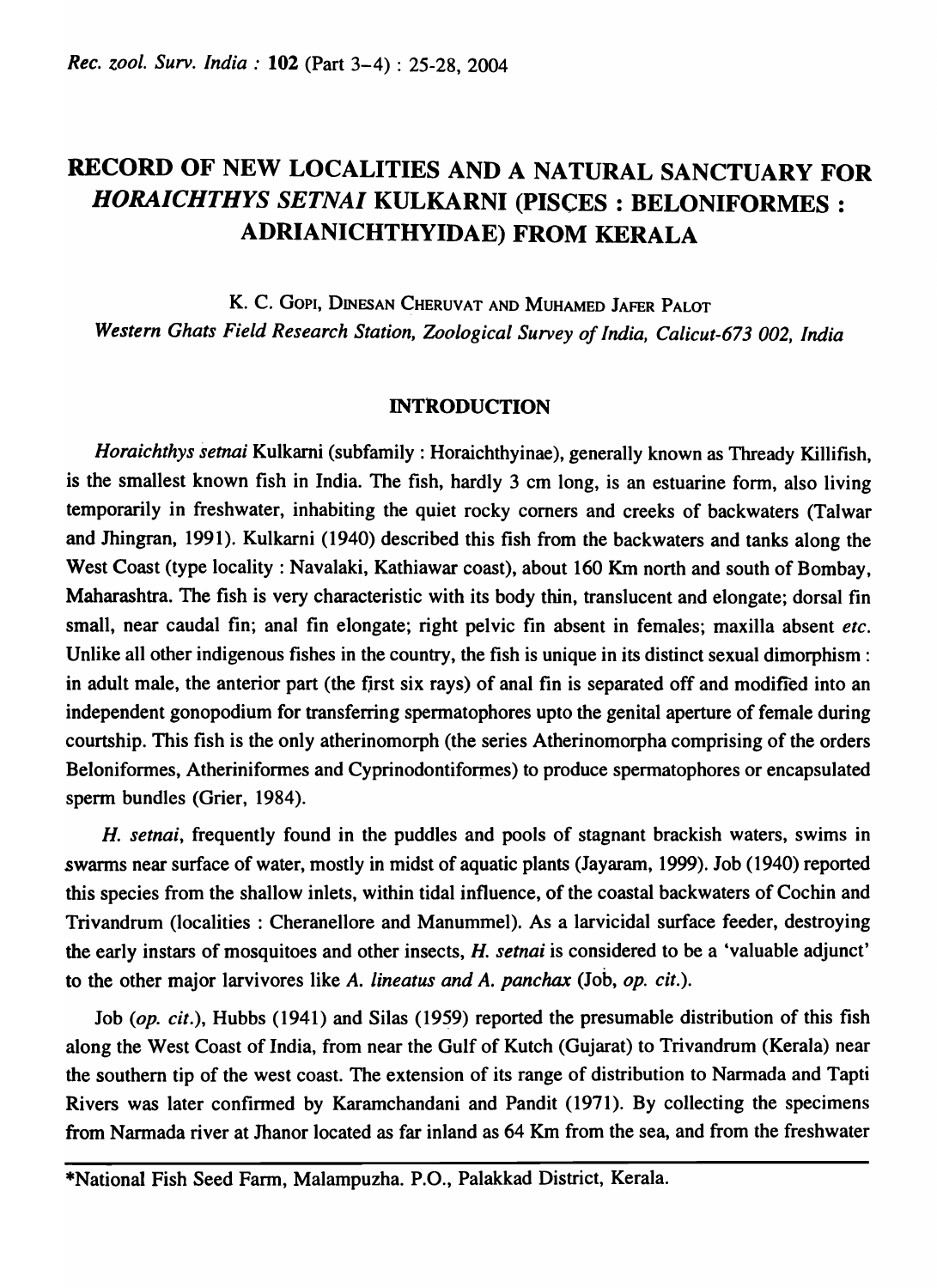sites of Tapti River at Kathor and Bodhan, both located far interior from the sea, they also observed the tendency of the fish to ascend the rivers to the freshwater zones, even against the fast current during monsoon-season floods, or feeble current in summer months. Kulkarni *(op. cit.)* while reporting this species from Mahad in Kolaba district (Maharashtra) remarked about this fish as being a hardy species capable of withstanding a wide range of salinity.

As regards the distribution of this species along the Kerala coast, its occurrence is reportedly so far confined to the coastal backwaters of the southern part of the state, notably Cochin, Valiathura and Trivandrum coastal areas (Job, *op. cit.*; Silas, *op. cit.*). The present record deals with the detection of new localities, including a natural sanctuary of H. *setnai,* supported with the collection of a good number of specimens, 14-20 mm 1L, from the coastal brackish waters of the west flowing Kuppam and Peruvamba Rivers in the northern part of Kerala, South India.

A sample-collection of ichthyofauna made, during August 2001, from the paddy floodplains of Ezhome village (lat. 12°15' N and long. 75°16' E) in the coastal plains of Kannur District in northern Kerala, was observed to contain the specimens of H. *setnai* (Fig. 1).' Subsequent faunal explorations of the mangrove-growing wetlands as well as the paddy-cultivable flood plains in and around the 'Ezhome' village, associated with the Kuppam River in the coastal plains of the district revealed the sporadic occurrence of H. *setnai.* 



Fig. 1. *Horaichthys setnai* Kulkarni. A. Male; B. Female.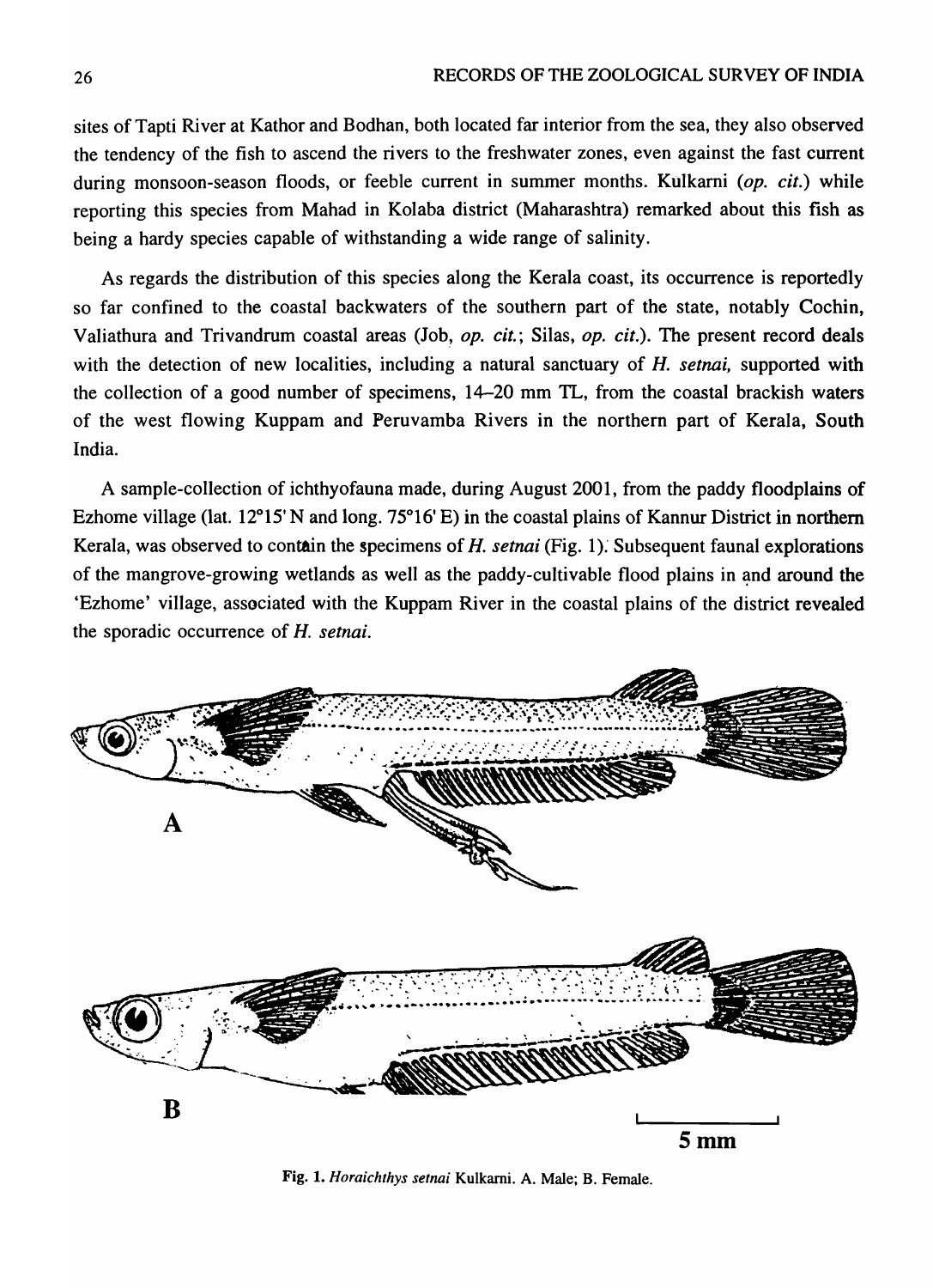The floodplains which remains almost in close proximity to the broad channel of Kuppam River is a fertile ground for the so-called 'pokkali' or wet season paddy cultivation in the plains during the period from June to September. The floodplains during this period also becomes an ideal breeding ground for a variety of aquatic faunal communities, since the area is lying close to the highly productive, mangrove-rich marsh-wetland zone associated with the river channel. The season-based collection-surveys in the areas revealed the occurrence of the species in abundance during the monsoon months, June-August, when maximum inflow of freshwater reached the floodplains. Periodic collections also corroborated the salinity tolerance of the species, with the salinity levels recorded ranging from as low as nearly 1% of the floodplain waters during June-July of peak monsoon period, to as high as *33%0* of the estuarine waters, during April-May of summer.

A notable observation made during the wetland-cum-mangrove survey was the detection of a habitat site, serving as a natural sanctuary, of this fish species in a small island namely 'Thekkumbad' (lat.  $11^{\circ}57'$  N and long.  $75^{\circ}20'$  E) located in the estuarine waters of Kuppam River. A small patch of mangroves, predominated with the species like *Aegiceras comiculatum, Bruguiera cylindrica, etc.,* forming an integral part of a sacred grove of this small island was explored, during December, 2002, for the collection of aquatic faunal samples. This mangrove patch growing on a mudflat extension of the island which remains continually inundated with shallow brackish waters in the tidal influence, was found to be an ideal habitat wherein the population of *H. setnai* could easily thrive camouflaging themselves in the reclusive shades, amidst the mangroves. While using plankton nets in the shallow waters, amidst the mangroves, a good number of specimens of *H. setna;* could be collected. Further, this mangrove cum sacred grove falls in the precinct of a religious deity of the island inhabiting people and, therefore, remains protected without any human interference.

A small stretch of paddy cultivable land separates the protected mangrove-cum-sacred-grove patch and the homestead dwelling area of the islanders. The paddy field becomes flood plains during the wet-season period during which the ground is prepared for the one-time cultivation of the paddy crop. The islanders mistakenly considering the Thready Killifish as fish fry revealed that the population of *H. setnani* perpetually thrived in the shallow waters amidst the sacred mangrove patch, and also added that during the seasonal flooding of the areas during monsoon period, the population of this tiny fish used to be ubiquitously present in the adjoining paddy floodplains too. Once the season is over, they again recede to the reclusive aquatic habitat areas, especially the mangrove growing brackish waters. As revealed by them, the survey party could not detect the fish in the stagnant water pools in the crop-harvested paddy field at the time of survey, whereas small populations of this fish species were observed in the shallow waters amidst the mangroves forming the sacred grove.

Sporadic occurrence of small populations of this species was also observed on the surface of calm brackish waters in the creeks and corners of the mangrove-system associated with the Peruvamba River, at the locality Kunhimangalam, in the coastal plains of the Kannur District, northern Kerala, South India.